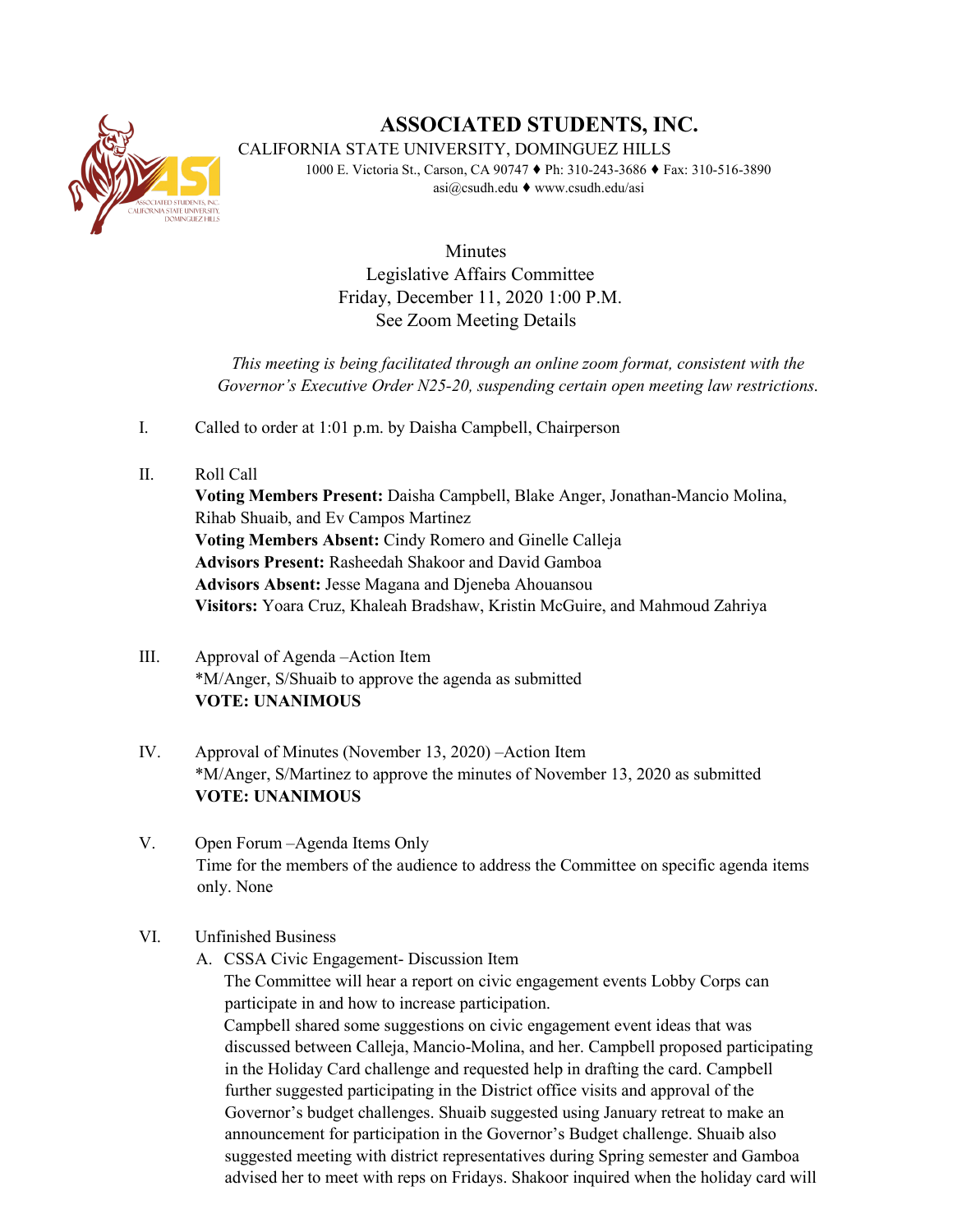be drafted, and Campbell stated they will meet next week to draft it. Shuaib proposed contacting Janes to help in drafting the holiday card; she also pitched in a few ideas on how to compose the holiday card. Gamboa suggested emailing and directly mailing the hard copy of the Holiday card to the district offices.

- VII. New Business
	- A. Young Invincibles Discussion Item

The Committee will hear from Dr. Khaleah Bradshaw regarding Young Invincibles program.

Kristin McGuire, Western Regional Director, explained the purpose of the program, Young Invincibles. Young Invincibles is a program that use research to identify persistent problems facing young adults' economic security and generate new policy ideas to tackle those challenges. McGuire stated the four issues the program tackles is healthcare, higher education, workforce & finance, and civic engagement. McGuire shared examples of civic engagement within the program, like helping establish laws that grants CalFresh eligibility to students despite receiving FAFSA. She mentioned that Young Invincibles are excited to campaign the Student Borrower Bill of Rights AB 376, which contains special protection for teachers, nurses, and other California student loan borrowers. McGuire noted the paid leadership development program, Young Advocates, is currently accepting applications to join. Campbell thanked McGuire for her work and suggested notifying students about the paid leadership development program. Gamboa noted that Young Invincibles works closely with CSSA to position student priorities nationwide and make change. Gamboa suggested a collaboration between ASI and Young Invincibles to tackle issues while providing an enriching opportunity for students to get involved and put forward the Leg Affairs agenda. Mcguire provided her email if anyone is interested about the programs or finding ways to advocate:  $@k$ ristin.mcguire $@y$ ounginvincibles.org. Shuaib inquired how to get students of different demographics involved in advocacy and McGuire advised to focus in areas where most of the target population reside. Gamboa noted that the External Relations office is currently working to sponsor Young Invincibles program on campus.

B. CSSA Plenary Report – Discussion Item

The Committee will hear a report from the chair on the CSSA November Plenary. Campbell announced that the Legislative Affairs process was reviewed for new members of The Committee to eliminate any confusion. Campbell announced that CSUF were winners of the Ballot Bowl and reported that CSUDH finished with 632 student voter registrations.

C. Virtual Town Hall – Discussion Item

The Committee will discuss a civic engagement event with City Council members. Campbell reported scheduling meetings with city council members and Bradshaw announced they are set to meet in February. She noted the following dates were available for the month of February: 2/5, 2/12, and 2/26. Bradshaw inquired whether the Virtual Town Hall should proceed if she cannot arrange a date that includes President Parham, Senator Bradford, and Assembly Member Gibson. Bradshaw and Gamboa recommended proceeding with the Virtual Town Hall when they have Senator Bradford and Assembly Member Gibson confirm to meet on the same date. Gamboa suggested arranging the Virtual Town Hall on a date where most B.O.D can